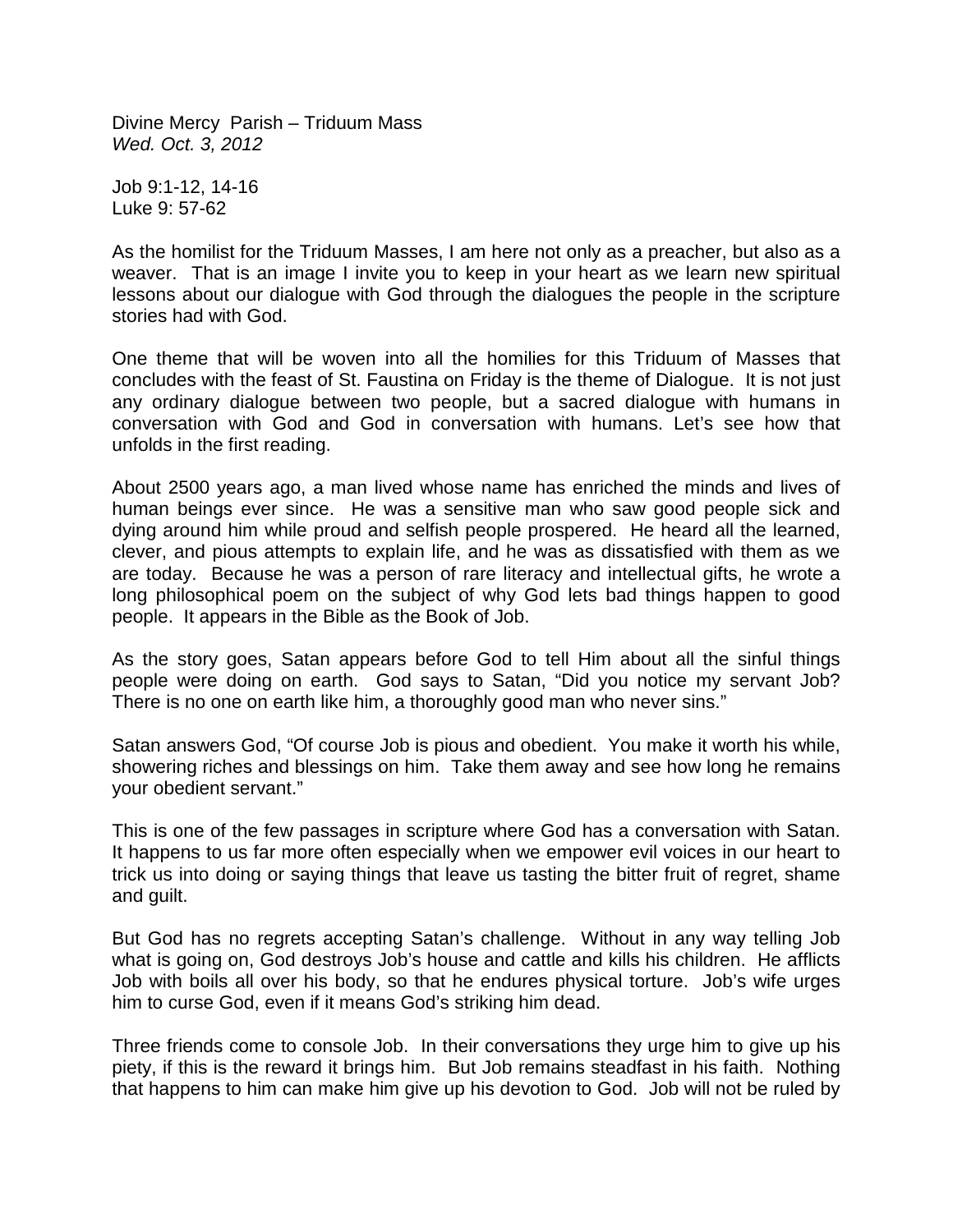the lesser god of despair that leaves him feeling anger and rejection. At the end, God appears, scolds his friends for their advice and rewards Job for his faithfulness; a new home, a new fortune, new children.

Today's first Scripture reading, takes up again the dialogue between Job and his friends. They insist that Job is the subject of divine anger. As today's passage begins, Job wonders how a mere human like himself can approach an all-powerful God and ask him for fairer treatment. Job then gives examples of God's power over the forces of nature. The divine cosmic activity is beyond man's understanding; it is simply a mystery. Rather than trying to explain the mysteries of his tragedies, Job wonders where God is hidden in them. He is looking for the meaning of the divine interventions in his life. From his words, you will perhaps share Job's own sense of helplessness before an all-powerful God. All he can do is stand before that God in total wonder.

Perhaps a modern day story will help to shed light on Job's contemplative attitude. Elie Weisel is a survivor of the Holocaust and a Nobel Peace prize winner. In his book, *Night* he shares a story about three inmates attempting to escape and the Commandant's decision to hang them as a deterrent. Two of the inmates were adults and died quickly. The third was a child. He was left swinging on the gallows between life and death. The entire camp was ordered to: *"Bare your heads,"* and process in a circle around the gallows. When Elie Weisel looked at the young boy in the face he saw that his eyes were glazed and he struggled for every breath. Someone walking behind him said, *"Where is our God now?"* Elie Weisel remembers a voice telling him inside, "*God is hanging on those gallows."* It is a great story about finding God hidden in our tragedies.

In the Gospel, Jesus warns that he expects his followers to give themselves to him totally. He is speaking about the demands of discipleship.

The line "*foxes have holes"* implies that Jesus does not trick anyone into following him. But he does call for total dedication. *"Let the dead bury their dead"* is a play on words. It means let the spiritually dead bury the physically dead; Jesus has a message of life. Filial relationships, especially in burying one's parents is deep in Judaism. Jesus intended to stir thought, to stretch the imaginations of the crowd by teaching that ploughing for the kingdom entails sacrifice, one cannot look back lest the work suffer.

The themes of dialogue with God and total discipleship are woven into the life of St. Faustina.

Her diaries, which contained a record of her conversations and messages from Jesus, gave no indication that she felt cursed by God because she was poor and uneducated. On the contrary, like Job, Faustina was interiorly free of feeling abandoned, thus empowering her to reveal in her humble life and service the true meaning of her name, *"fortunate or blessed one."*